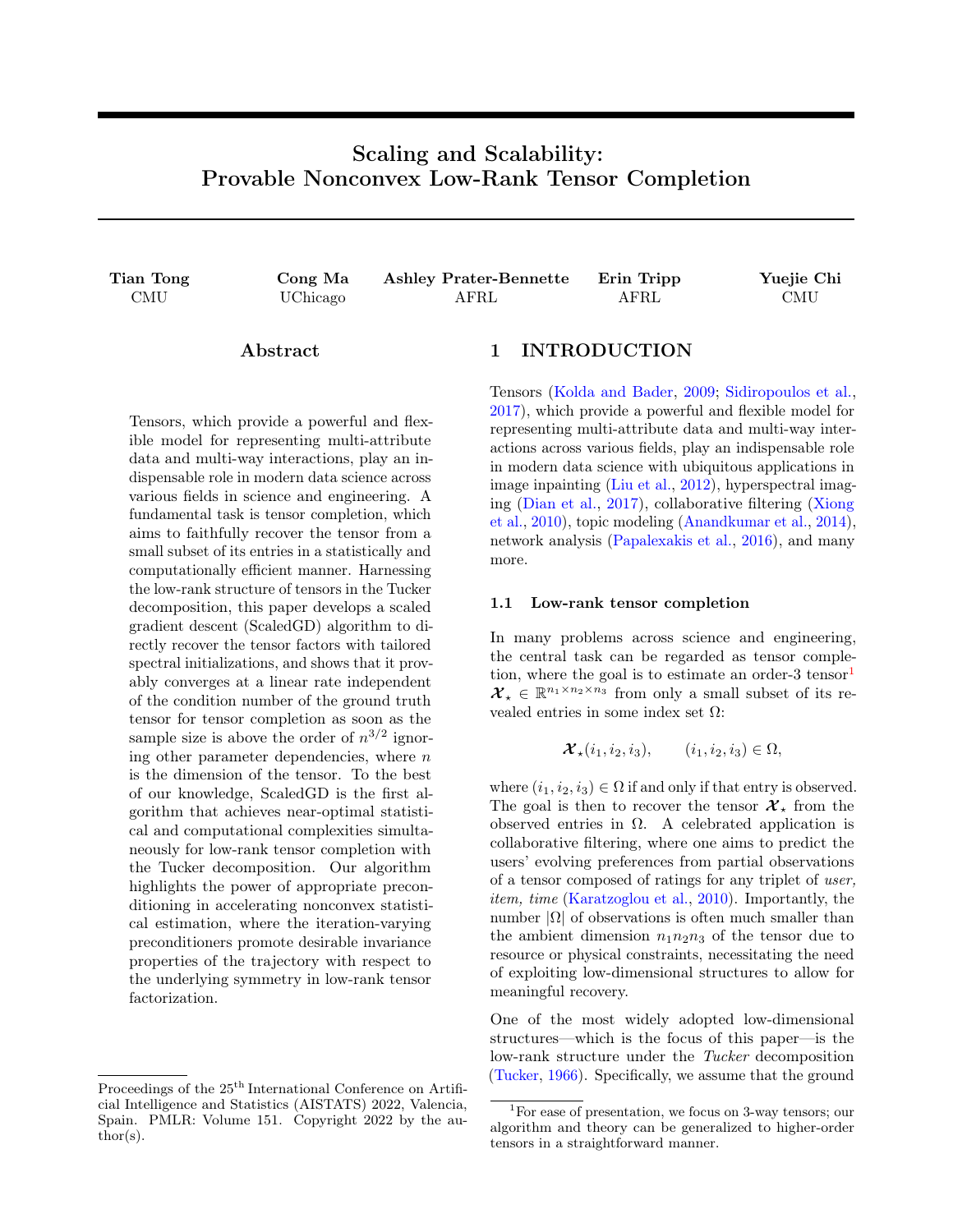truth tensor  $\mathcal{X}_{\star}$  admits the following Tucker decomposition[2](#page-1-0)

$$
\boldsymbol{\mathcal{X}}_{\star}=(\boldsymbol{U}_{\star},\boldsymbol{V}_{\star},\boldsymbol{W}_{\star})\boldsymbol{\cdot}\boldsymbol{\mathcal{S}}_{\star},
$$

where  $\mathcal{S}_{\star} \in \mathbb{R}^{r_1 \times r_2 \times r_3}$  is the core tensor, and  $U_{\star} \in$  $\mathbb{R}^{n_1 \times r_1}$ ,  $V_{\star} \in \mathbb{R}^{n_2 \times r_2}$ ,  $W_{\star} \in \mathbb{R}^{n_3 \times r_3}$  are orthonormal matrices corresponding to the factors of each mode. The tensor  $\mathcal{X}_{\star}$  is said to be low-multilinear-rank, or simply low-rank, when its multilinear rank  $r = (r_1, r_2, r_3)$ satisfies  $r_k \ll n_k$ , for all  $k = 1, 2, 3$ . Compared with other tensor decompositions such as the CP decomposition [\(Kolda and Bader,](#page-9-0) [2009\)](#page-9-0) and tensor-SVD [\(Zhang](#page-10-2) [et al.,](#page-10-2) [2014\)](#page-10-2), the Tucker decomposition offers several advantages: it allows flexible modeling of low-rank tensor factors with a small number of parameters, fully exploits the multi-dimensional algebraic structure of a tensor, and admits efficient and stable computation without suffering from degeneracy [\(Paatero,](#page-9-6) [2000\)](#page-9-6).

### 1.2 A gradient descent approach?

Recent years remarkable successes have emerged in developing a plethora of provably efficient algorithms for low-rank matrix estimation (i.e. the special case of order-2 tensors) via both convex and nonconvex optimization. However, unique challenges arise when dealing with tensors, since they have more sophisticated algebraic structures [\(Hackbusch,](#page-9-7) [2012\)](#page-9-7). For instance, while nuclear norm minimization achieves near-optimal statistical guarantees for low-rank matrix estimation [\(Candès and Tao,](#page-9-8) [2010\)](#page-9-8) within a polynomial run time, computing the nuclear norm of a tensor turns out to be NP-hard [\(Friedland and Lim,](#page-9-9) [2018\)](#page-9-9). Therefore, there have been a number of efforts to develop polynomialtime algorithms for tensor recovery, including but not limited to the sum-of-squares hierarchy [\(Barak and](#page-9-10) [Moitra,](#page-9-10) [2016;](#page-9-10) [Potechin and Steurer,](#page-9-11) [2017\)](#page-9-11), nuclear norm minimization with unfolding [\(Gandy et al.,](#page-9-12) [2011;](#page-9-12) [Mu et al.,](#page-9-13) [2014\)](#page-9-13), regularized gradient descent [\(Han](#page-9-14) [et al.,](#page-9-14) [2020\)](#page-9-14), to name a few; see [Tong et al.](#page-10-3) [\(2021c\)](#page-10-3) for further discussions.

In view of the low-rank Tucker decomposition, a natural approach is to seek to recover the factor quadruple  $\mathbf{F}_{\star} \coloneqq (\mathbf{U}_{\star},\mathbf{V}_{\star},\mathbf{W}_{\star},\mathbf{S}_{\star})$  directly by optimizing the unconstrained least-squares loss:

$$
\min_{\mathbf{F}} \quad \mathcal{L}(\mathbf{F}) \coloneqq \frac{1}{2} \left\| \mathcal{P}_{\Omega} \left( (\mathbf{U}, \mathbf{V}, \mathbf{W}) \cdot \mathbf{S} - \mathbf{\mathcal{X}}_{\star} \right) \right\|_{\mathsf{F}}^{2}, \quad (1)
$$

where  $\mathcal{P}_{\Omega}$  :  $\mathbb{R}^{n_1 \times n_2 \times n_3} \mapsto \mathbb{R}^{n_1 \times n_2 \times n_3}$  is a projection operator that keeps the observed entries,  $\boldsymbol{F}$  :=

 $(\boldsymbol{U}, \boldsymbol{V}, \boldsymbol{W}, \boldsymbol{S})$  consists of  $\boldsymbol{U} \in \mathbb{R}^{n_1 \times r_1}, \boldsymbol{V} \in \mathbb{R}^{n_2 \times r_2},$  $\mathbf{W} \in \mathbb{R}^{n_3 \times r_3}$ , and  $\mathbf{S} \in \mathbb{R}^{r_1 \times r_2 \times r_3}$ . Since the factors have a much lower complexity than the tensor itself due to the low-rank structure, it is expected that manipulating the factors results in more scalable algorithms in terms of both computation and storage. This optimization problem is however, highly nonconvex, since the factors are not uniquely determined.<sup>[3](#page-1-1)</sup> Nonetheless, one might be tempted to solve the problem  $(1)$  via gradient descent (GD) and its variants due to their simplicity and amenability to parallel computing. Despite a flurry of activities for understanding factored gradient descent in the matrix setting [\(Chi et al.,](#page-9-15) [2019\)](#page-9-15), this line of algorithmic thinkings has been severely under-explored for the tensor setting, especially when it comes to provable guarantees for both sample and computational complexities. To the best of our knowledge, there is no provably linearly-convergent algorithm that accommodates low-rank tensor completion under the Tucker decomposition. The question is thus:

Can we develop a factored gradient-based algorithm that converges fast even for highly ill-conditioned tensors with near-optimal sample complexities for tensor completion under the Tucker decomposition?

In this paper, we provide an affirmative answer to the above question.

#### 1.3 A new algorithm: scaled gradient descent

We propose a novel algorithm—dubbed scaled gradient descent (ScaledGD)—to solve the tensor completion problem. More specifically, at the core it performs the following iterative updates<sup>[4](#page-1-3)</sup> to minimize the loss function [\(1\)](#page-1-2), with an additional low-complexity projection step:

<span id="page-1-4"></span>
$$
U_{t+1} = U_t - \eta \nabla_U \mathcal{L}(\mathbf{F}_t) (\breve{\mathbf{U}}_t^\top \breve{\mathbf{U}}_t)^{-1},
$$
  
\n
$$
V_{t+1} = V_t - \eta \nabla_V \mathcal{L}(\mathbf{F}_t) (\breve{\mathbf{V}}_t^\top \breve{\mathbf{V}}_t)^{-1},
$$
  
\n
$$
W_{t+1} = W_t - \eta \nabla_W \mathcal{L}(\mathbf{F}_t) (\breve{\mathbf{W}}_t^\top \breve{\mathbf{W}}_t)^{-1},
$$
  
\n
$$
S_{t+1} = S_t - \eta ((\mathbf{U}_t^\top \mathbf{U}_t)^{-1},
$$
  
\n
$$
(\mathbf{V}_t^\top \mathbf{V}_t)^{-1}, (\mathbf{W}_t^\top \mathbf{W}_t)^{-1}) \cdot \nabla_S \mathcal{L}(\mathbf{F}_t),
$$
  
\n(2)

<span id="page-1-2"></span>where  $\nabla_U \mathcal{L}(F)$ ,  $\nabla_V \mathcal{L}(F)$ ,  $\nabla_W \mathcal{L}(F)$ , and  $\nabla_S \mathcal{L}(F)$  are the partial derivatives of  $\mathcal{L}(F)$  with respect to the

<span id="page-1-1"></span> $\mathcal{S}^3(U,V,W)\cdot \mathcal{S} = (UQ_1,VQ_2,WQ_3)\cdot ((Q_1^{-1},Q_2^{-1},Q_3^{-1})\cdot \mathcal{S}),$ for any invertible matrices  $\mathbf{Q}_k \in \mathbb{R}^{r_k \times r_k}, k = 1, 2, 3.$ 

<span id="page-1-0"></span><sup>2</sup>Other popular notation for Tucker decomposition in the literature includes  $[\mathcal{S}_\star; U_\star, V_\star, W_\star]$  and  $\mathcal{S}_\star \times_1 U_\star \times_2$  $V_{\star} \times_3 W_{\star}$ . In this work, we adopt the same notation  $(U_{\star},V_{\star},W_{\star})\cdot\mathcal{S}_{\star}$  as in [Xia and Yuan](#page-10-4) [\(2019\)](#page-10-4) for convenience of our theoretical developments.

<span id="page-1-3"></span><sup>4</sup>The matrix inverses in ScaledGD always exist under the assumptions of our theory.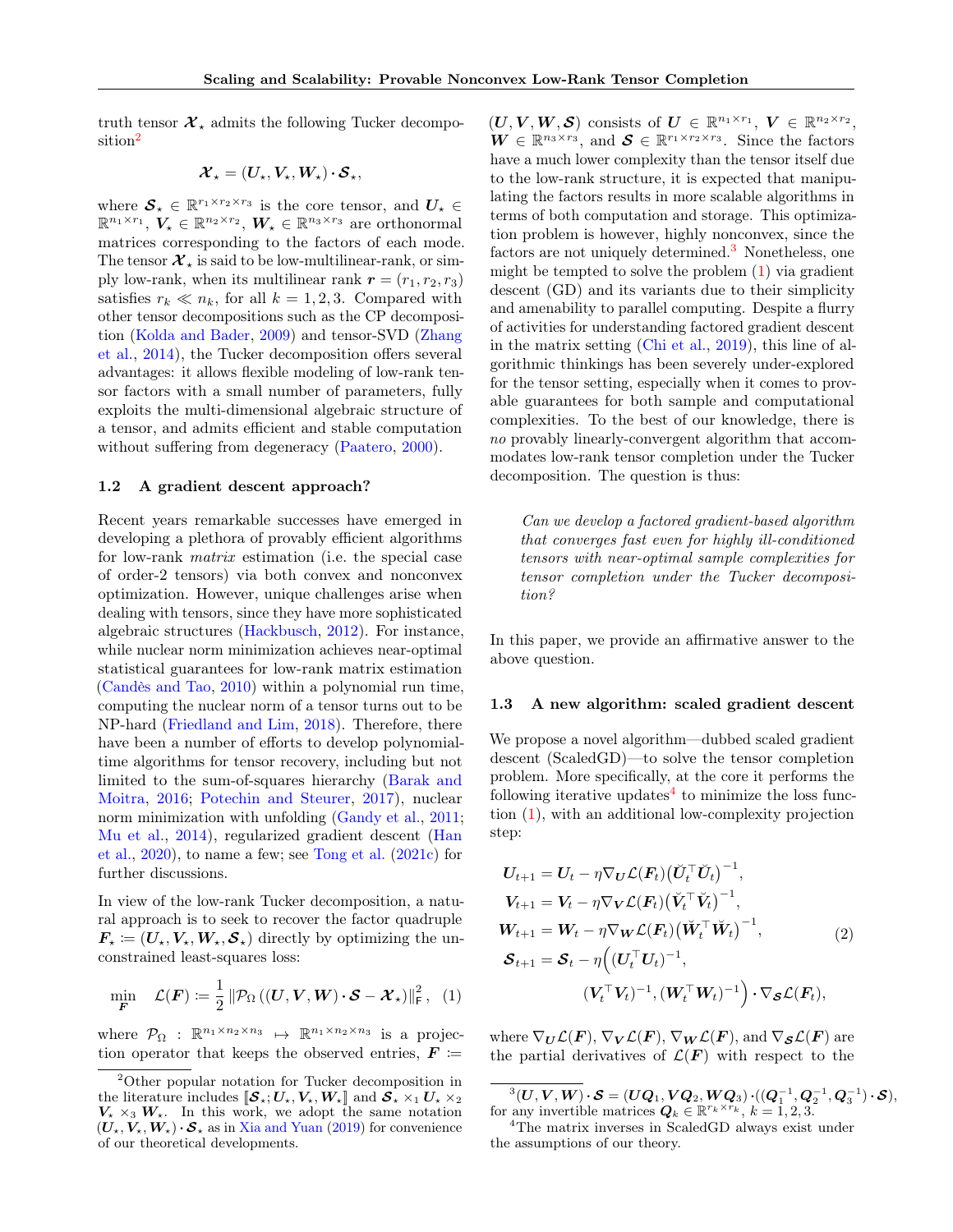corresponding variables, and

$$
\breve{\boldsymbol{U}}_t := (\boldsymbol{W}_t \otimes \boldsymbol{V}_t) \mathcal{M}_1(\boldsymbol{S}_t)^\top, \n\breve{\boldsymbol{V}}_t := (\boldsymbol{W}_t \otimes \boldsymbol{U}_t) \mathcal{M}_2(\boldsymbol{S}_t)^\top, \n\breve{\boldsymbol{W}}_t := (\boldsymbol{V}_t \otimes \boldsymbol{U}_t) \mathcal{M}_3(\boldsymbol{S}_t)^\top.
$$
\n(3)

Here,  $\mathcal{M}_k(\mathcal{S})$  is the matricization of the tensor  $\mathcal{S}$  along the  $k$ -th mode (see [Tong et al.](#page-10-3)  $(2021c)$  for details), for  $k = 1, 2, 3$ , and ⊗ denotes the Kronecker product. ScaledGD exploits the structures of Tucker decomposition and possesses many desirable properties:

- Low per-iteration cost: as a preconditioned GD or quasi-Newton algorithm, ScaledGD updates the factors along the descent direction of a scaled gradient, where the preconditioners can be viewed as the inverse of the diagonal blocks of the Hessian for the population loss (i.e. tensor factorization). As the sizes of the preconditioners are proportional to the multilinear rank, the matrix inverses are cheap to compute with a minimal overhead and the overall per-iteration cost is still low and linear in the time it takes to read the input data.
- Equivariance to parameterization: one crucial property of ScaledGD is that if we reparameterize the factors by some invertible transforms (i.e. replacing  $(U_t, V_t, W_t, \mathcal{S}_t)$  by  $(\boldsymbol{U_t}\boldsymbol{Q}_1,\boldsymbol{V_t}\boldsymbol{Q}_2,\boldsymbol{W_t}\boldsymbol{Q}_3, (\boldsymbol{Q}_1^{-1},\boldsymbol{Q}_2^{-1},\boldsymbol{Q}_3^{-1})\cdot\boldsymbol{\mathcal{S}}_t )$  for some invertible matrices  $\{Q_k\}_{k=1}^3$ ), the entire trajectory will go through the same reparameterization, leading to an invariant sequence of low-rank tensor updates  $\mathcal{X}_t = (\mathbf{U}_t, \mathbf{V}_t, \mathbf{W}_t) \cdot \mathcal{S}_t$ regardless of the parameterization being adopted.
- *Implicit balancing:* ScaledGD optimizes the natural loss function [\(1\)](#page-1-2) in an unconstrained manner without requiring additional regularizations or orthogonalizations used in prior literature [\(Han et al.,](#page-9-14) [2020;](#page-9-14) [Frandsen and Ge,](#page-9-16) [2020;](#page-9-16) [Kasai and Mishra,](#page-9-17) [2016\)](#page-9-17), and the factors stay balanced in an automatic manner—a feature sometimes referred to as implicit regularization [\(Ma et al.,](#page-9-18) [2021\)](#page-9-18).

Theoretical guarantees. We investigate the theoretical properties of ScaledGD for tensor completion, which are notably more challenging than the matrix variant [\(Tong et al.,](#page-9-19) [2021a\)](#page-9-19). It is demonstrated that ScaledGD—when initialized properly using appropriate spectral methods —achieves linear convergence at a rate independent of the condition number of the ground truth tensor with near-optimal sample complexities. In other words, ScaledGD needs no more than  $O(\log(1/\varepsilon))$  iterations to reach  $\varepsilon$ -accuracy; together with its low computational and memory costs by operating in the factor space, this makes ScaledGD a highly <span id="page-2-1"></span>scalable method. More specifically, under the Bernoulli sampling model, ScaledGD succeeds with high probability as long as the sample complexity is above the order of  $n^{3/2}r^{5/2}\kappa^3\log^3 n$ , where  $n = \max_{k=1,2,3} n_k$ ,  $r = \max_{k=1,2,3} r_k$ , and  $\kappa$  is a sort of condition number of  $\mathcal{X}_{\star}$ . Connected to some well-reckoned conjecture on computational barriers, it is widely believed that no polynomial-time algorithm will be successful if the sample complexity is less than the order of  $n^{3/2}$  for tensor completion [\(Barak and Moitra,](#page-9-10) [2016\)](#page-9-10), which suggests the near-optimality of the sample complexity of ScaledGD. Compared with existing approaches (cf. Table [1\)](#page-3-0), ScaledGD provides the first computationally efficient algorithm with a near-linear run time at the near-optimal sample complexity.



<span id="page-2-0"></span>Figure 1: The iteration complexities of ScaledGD (this paper) and GD to achieve  $\|\mathcal{X} - \mathcal{X}_{\star}\|_{\mathsf{F}} \leq 10^{-3}\|\mathcal{X}_{\star}\|_{\mathsf{F}}$ with respect to different condition numbers for lowrank tensor completion with  $n_1 = n_2 = n_3 = 100$ ,  $r_1 = r_2 = r_3 = 5$ , and the probability of observation  $p = 0.1.$ 

It is worth highlighting that, the scaling in ScaledGD plays a crucial role to achieve a fast linear convergence rate which is insensitive to the condition number, by contrasting with the GD algorithm [\(Han et al.,](#page-9-14) [2020\)](#page-9-14). Figure [1](#page-2-0) illustrates the number of iterations needed to achieve a relative error  $\|\mathcal{X} - \mathcal{X}_{\star}\|_{\text{F}} \leq 10^{-3} \|\mathcal{X}_{\star}\|_{\text{F}}$  for ScaledGD in comparison to the GD algorithm under different condition numbers for tensor completion under the Bernoulli sampling model to illustrate the benefit of scaling. Clearly, the iteration complexity of GD deteriorates at a super linear rate with respect to the condition number  $\kappa$ , while ScaledGD enjoys an iteration complexity that is independent of  $\kappa$  as predicted by our theory. Indeed, with a seemingly small modification, ScaledGD takes merely 17 iterations to achieve the desired accuracy over the entire range of  $\kappa$ , while GD takes thousands of iterations even with a moderate condition number!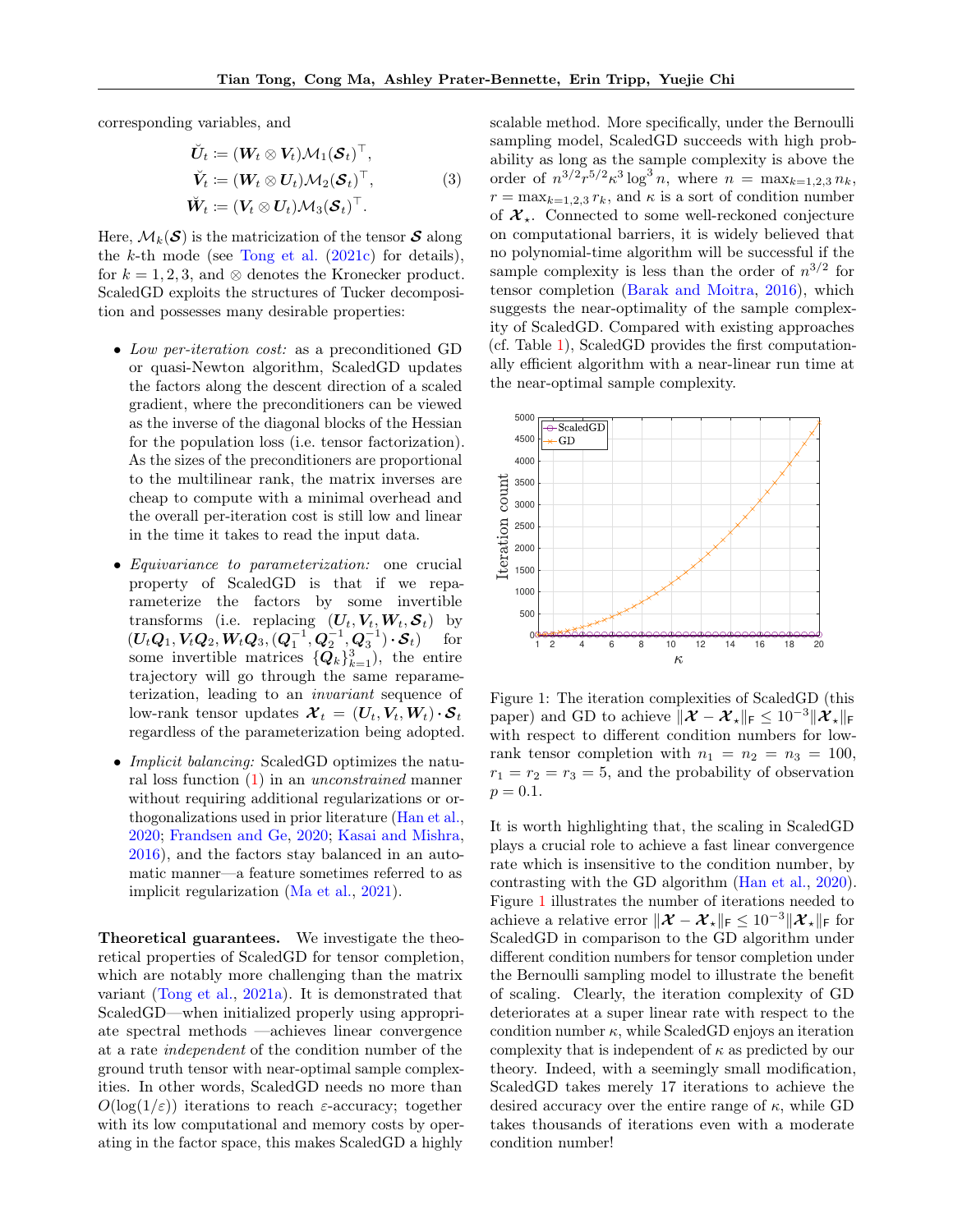Scaling and Scalability: Provable Nonconvex Low-Rank Tensor Completion

| Algorithms                                                 | Sample complexity                   | Iteration complexity      | Parameter space |
|------------------------------------------------------------|-------------------------------------|---------------------------|-----------------|
| Unfolding $+$ nuclear norm min.<br>(Huang et al., $2015$ ) | $n^2 r \log^2 n$                    | polynomial                | tensor          |
| Tensor nuclear norm min.<br>(Yuan and Zhang, 2016)         | $n^{3/2}r^{1/2}\log^{3/2}n$         | NP-hard                   | tensor          |
| Grassmannian GD<br>(Xia and Yuan, 2019)                    | $n^{3/2}r^{7/2}\kappa^4\log^{7/2}n$ | N/A                       | factor          |
| ScaledGD<br>(this paper)                                   | $n^{3/2}r^{5/2}\kappa^3\log^3 n$    | $\log \frac{1}{\epsilon}$ | factor          |

<span id="page-3-0"></span>Table 1: Comparisons of ScaledGD with existing algorithms for tensor completion when the tensor is incoherent and low-rank under the Tucker decomposition. Here, we say that the output  $\mathcal X$  of an algorithm reaches  $\varepsilon$ -accuracy, if it satisfies  $\|\mathcal{X}-\mathcal{X}_{\star}\|_{\mathsf{F}} \leq \varepsilon \sigma_{\min}(\mathcal{X}_{\star})$ . Here,  $\kappa$  and  $\sigma_{\min}(\mathcal{X}_{\star})$  are the condition number and the minimum singular value of  $\mathcal{X}_{\star}$  (defined in Section [2.1\)](#page-3-1). For simplicity, we let  $n = \max_{k=1,2,3} n_k$  and  $r = \max_{k=1,2,3} r_k$ , and assume  $r \vee \kappa \ll n^{\delta}$  for some small constant  $\delta$  to keep only terms with dominating orders of n.

#### 1.4 Comparison with [Tong et al.](#page-9-19) [\(2021a\)](#page-9-19)

While the proposed ScaledGD algorithm is inspired by its matrix variant in [Tong et al.](#page-9-19) [\(2021a\)](#page-9-19) by utilizing the same principle of preconditioning, the exact form of preconditioning for tensor factorization needs to be designed carefully and is not trivially obtainable. There are many technical novelty in our analysis compared to [Tong et al.](#page-9-19) [\(2021a\)](#page-9-19). In the matrix case, the low-rank matrix is factorized as  $LR^{\top}$ , and only two factors are needed to be estimated. In contrast, in the tensor case, the low-rank tensor is factorized as  $(U, V, W) \cdot S$ , and four factors are needed to be estimated, leading to a much more complicated nonconvex landscape than the matrix case. In fact, when specialized to matrix completion, our ScaledGD algorithm does not degenerate to the same matrix variant in [Tong et al.](#page-9-19) [\(2021a\)](#page-9-19), due to overparamterization and estimating four factors at once, but still maintains the near-optimal performance guarantees. In addition, the tensor algebra possesses unique algebraic properties that requires much more delicate treatments in the analysis. For the local convergence, we establish new concentration properties regarding tensors, which are more challenging compared to the matrix counterparts; for spectral initialization, we establish the effectiveness of a second-order spectral method in the Tucker setting for the first time.

Due to space limits, we refer detailed related work and tensor algebra as well as notation to [Tong et al.](#page-10-3)  $(2021c).$  $(2021c).$ 

# 2 MAIN RESULTS

### <span id="page-3-1"></span>2.1 Models and assumptions

We assume the ground truth tensor  $\mathcal{X}_{\star}$  =  $[\mathcal{X}_{\star}(i_1, i_2, i_3)] \in \mathbb{R}^{n_1 \times n_2 \times n_3}$  admits the following Tucker decomposition

$$
\mathcal{X}_{\star}(i_1, i_2, i_3) = \sum_{j_1=1}^{r_1} \sum_{j_2=1}^{r_2} \sum_{j_3=1}^{r_3} U_{\star}(i_1, j_1) V_{\star}(i_2, j_2)
$$

$$
W_{\star}(i_3, j_3) S_{\star}(j_1, j_2, j_3), \quad 1 \leq i_k \leq n_k, \quad (4)
$$

or more compactly,

$$
\mathcal{X}_{\star} = (U_{\star}, V_{\star}, W_{\star}) \cdot \mathcal{S}_{\star}, \tag{5}
$$

where  $S_{\star} = [\mathcal{S}_{\star}(j_1, j_2, j_3)] \in \mathbb{R}^{r_1 \times r_2 \times r_3}$  is the core tensor of multilinear rank  $r = (r_1, r_2, r_3)$ , and  $U_* =$  $\left[\bm{U_\star}(i_1,j_1)\right] \in \ \mathbb{R}^{n_1 \times r_1}, \ \bm{V_\star} \ = \ \left[\bm{V_\star}(i_2,j_2)\right] \ \in \ \mathbb{R}^{n_2 \times r_2},$  $\mathbf{W}_{\star} = [\mathbf{W}_{\star}(i_3, j_3)] \in \mathbb{R}^{n_3 \times r_3}$  are the factor matrices of each mode. Letting  $\mathcal{M}_k(\mathcal{X}_\star)$  be the mode-k matricization of  $\mathcal{X}_{\star}$ , we have

$$
\mathcal{M}_1(\boldsymbol{\mathcal{X}}_{\star}) = \boldsymbol{U}_{\star} \mathcal{M}_1(\boldsymbol{\mathcal{S}}_{\star}) (\boldsymbol{W}_{\star} \otimes \boldsymbol{V}_{\star})^{\top}, \qquad \text{(6a)}
$$

$$
\mathcal{M}_2(\mathcal{X}_\star) = V_\star \mathcal{M}_2(\mathcal{S}_\star) (W_\star \otimes U_\star)^\top, \qquad \text{(6b)}
$$

$$
\mathcal{M}_3(\boldsymbol{\mathcal{X}}_{\star}) = \boldsymbol{W}_{\star} \mathcal{M}_3(\boldsymbol{\mathcal{S}}_{\star}) (\boldsymbol{V}_{\star} \otimes \boldsymbol{U}_{\star})^{\top}.
$$
 (6c)

It is straightforward to see that the Tucker decomposition is not uniquely specified: for any invertible matrices  $Q_k \in$  $\mathbb{R}^{r_k \times r_k}$ ,  $k = 1, 2, 3,$  one has  $(\boldsymbol{U}_\star, \boldsymbol{V}_\star, \boldsymbol{W}_\star) \cdot \boldsymbol{S}_\star =$  $(U_{\star}Q_1, V_{\star}Q_2, W_{\star}Q_3) \cdot ((Q_1^{-1}, Q_2^{-1}, Q_3^{-1}) \cdot S_{\star}).$  We shall fix the ground truth factor such that  $U_{\star}$ ,  $V_{\star}$  and  $W_{\star}$  are orthonormal matrices consisting of left singular vectors of each mode. Furthermore, the core tensor  $S_{\star}$ is related to the singular values in each mode as

$$
\mathcal{M}_k(\mathcal{S}_\star)\mathcal{M}_k(\mathcal{S}_\star)^\top = \Sigma_{\star,k}^2, \qquad k = 1, 2, 3, \quad (7)
$$

where  $\mathbf{\Sigma}_{\star,k} \coloneqq \text{diag}[\sigma_1(\mathcal{M}_k(\boldsymbol{\mathcal{X}}_{\star})), \ldots, \sigma_{r_k}(\mathcal{M}_k(\boldsymbol{\mathcal{X}}_{\star}))]$ is a diagonal matrix whose diagonal elements are the nonzero singular values of  $\mathcal{M}_k(\mathcal{X}_\star)$  and  $r_k =$ rank $(\mathcal{M}_k(\mathcal{X}_*))$  for  $k = 1, 2, 3$ .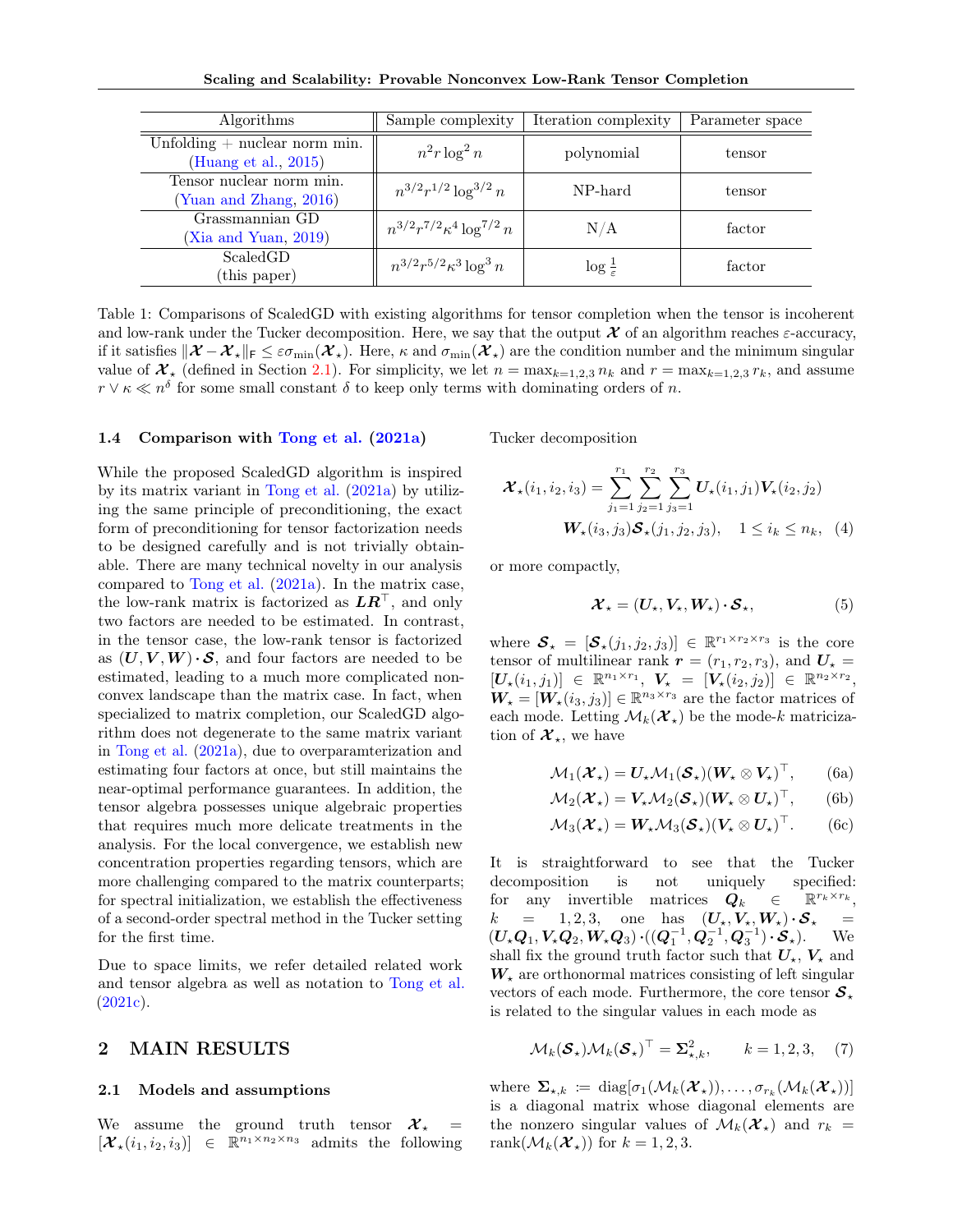Key parameters. Of particular interest is a sort of condition number of  $\mathcal{X}_{*}$ , which plays an important role in governing the computational efficiency of first-order algorithms.

Definition 1 (Condition number). The condition number of  $\mathcal{X}_{\star}$  is defined as

$$
\kappa \coloneqq \frac{\sigma_{\max}(\boldsymbol{\mathcal{X}}_{\star})}{\sigma_{\min}(\boldsymbol{\mathcal{X}}_{\star})} = \frac{\max_{k=1,2,3} \sigma_1(\mathcal{M}_k(\boldsymbol{\mathcal{X}}_{\star}))}{\min_{k=1,2,3} \sigma_{r_k}(\mathcal{M}_k(\boldsymbol{\mathcal{X}}_{\star}))}.
$$
 (8)

Another parameter is the incoherence parameter, which is crucial in determining the well-posedness of low-rank tensor completion.

<span id="page-4-2"></span>Definition 2 (Incoherence). The incoherence parameter of  $\mathcal{X}_{\star}$  is defined as

$$
\mu := \max \left\{ \frac{n_1}{r_1} \| \mathbf{U}_\star \|_{2,\infty}^2, \frac{n_2}{r_2} \| \mathbf{V}_\star \|_{2,\infty}^2, \frac{n_3}{r_3} \| \mathbf{W}_\star \|_{2,\infty}^2 \right\}.
$$
\n(9)

Roughly speaking, a small incoherence parameter ensures that the energy of the tensor is evenly distributed across its entries, so that a small random subset of its elements still reveals substantial information about the latent structure of the entire tensor.

### 2.2 A warm-up case: ScaledGD for tensor factorization

To shed light on the design insights, we now introduce the ScaledGD algorithm for the tensor factorization problem, which aims to minimize the following loss function:

$$
\mathcal{L}(\boldsymbol{F}) \coloneqq \frac{1}{2} ||(\boldsymbol{U}, \boldsymbol{V}, \boldsymbol{W}) \cdot \boldsymbol{S} - \boldsymbol{\mathcal{X}}_{\star}||_{\text{F}}^2. \tag{11}
$$

Recalling the update rule [\(2\)](#page-1-4), ScaledGD proceeds as

$$
U_{t+1} = U_t - \eta \mathcal{M}_1 (\mathcal{X}_t - \mathcal{X}_\star) \check{U}_t^\top (\check{U}_t^\top \check{U}_t)^{-1},
$$
  
\n
$$
V_{t+1} = V_t - \eta \mathcal{M}_2 (\mathcal{X}_t - \mathcal{X}_\star) \check{V}_t^\top (\check{V}_t^\top \check{V}_t)^{-1},
$$
  
\n
$$
W_{t+1} = W_t - \eta \mathcal{M}_3 (\mathcal{X}_t - \mathcal{X}_\star) \check{W}_t^\top (\check{W}_t^\top \check{W}_t)^{-1},
$$
  
\n
$$
\mathcal{S}_{t+1} = \mathcal{S}_t - \eta ((U_t^\top U_t)^{-1} U_t^\top,
$$
  
\n
$$
(V_t^\top V_t)^{-1} V_t^\top, (W_t^\top W_t)^{-1} W_t^\top) \cdot (\mathcal{X}_t - \mathcal{X}_\star),
$$
  
\n(12)

where  $\boldsymbol{\mathcal{X}}_t$  =  $(\boldsymbol{U}_t, V_t, W_t) \cdot \boldsymbol{\mathcal{S}}_t$ , with  $\breve{\boldsymbol{U}}_t$ ,  $\breve{\boldsymbol{V}}_t$ , and  $\breve{\boldsymbol{W}}_t$ defined in [\(3\)](#page-2-1).

ScaledGD as a quasi-Newton algorithm. One way to think of ScaledGD is through the lens of quasi-Newton methods. We can equivalently rewrite the ScaledGD update [\(12\)](#page-4-0) as

$$
\text{vec}(\boldsymbol{F}_{t+1}) = \text{vec}(\boldsymbol{F}_t) - \eta \boldsymbol{H}_t^{-1} \nabla_{\text{vec}(\boldsymbol{F})} \mathcal{L}(\boldsymbol{F}_t), \qquad (13)
$$

where the diagonal blocks of the Hessian of the loss function [\(11\)](#page-4-1) are given precisely as

$$
\mathbf{H}_t \coloneqq \text{diag} \left[ \nabla_{\text{vec}(\mathbf{U}),\text{vec}(\mathbf{U})}^2 \mathcal{L}(\mathbf{F}_t), \nabla_{\text{vec}(\mathbf{V}),\text{vec}(\mathbf{V})}^2 \mathcal{L}(\mathbf{F}_t), \right.\\ \nabla_{\text{vec}(\mathbf{W}),\text{vec}(\mathbf{W})}^2 \mathcal{L}(\mathbf{F}_t), \nabla_{\text{vec}(\mathbf{S}),\text{vec}(\mathbf{S})}^2 \mathcal{L}(\mathbf{F}_t) \right] \\ \n= \text{diag} \left[ (\breve{\mathbf{U}}_t^\top \breve{\mathbf{U}}_t) \otimes \mathbf{I}_{n_1}, (\breve{\mathbf{V}}_t^\top \breve{\mathbf{V}}_t) \otimes \mathbf{I}_{n_2}, \right.\\ \n(\breve{\mathbf{W}}_t^\top \breve{\mathbf{W}}_t) \otimes \mathbf{I}_{n_3}, (\mathbf{W}_t^\top \mathbf{W}_t) \otimes (\mathbf{V}_t^\top \mathbf{V}_t) \otimes (\mathbf{U}_t^\top \mathbf{U}_t) \right].
$$

Therefore, by vectorization of [\(12\)](#page-4-0), ScaledGD can be regarded as a quasi-Newton method where the preconditioner is designed as the inverse of the diagonal approximation of the Hessian.

#### 2.3 ScaledGD for tensor completion

Assume that we have observed a subset of entries in  $\mathcal{X}_{\star}$ , given as  $\mathcal{Y} = \mathcal{P}_{\Omega}(\mathcal{X}_{\star})$ , where  $\mathcal{P}_{\Omega} : \mathbb{R}^{n_1 \times n_2 \times n_3} \mapsto$  $\mathbb{R}^{n_1 \times n_2 \times n_3}$  is a projection operator such that

$$
[\mathcal{P}_{\Omega}(\mathcal{X}_{\star})](i_1, i_2, i_3) = \begin{cases} \mathcal{X}_{\star}(i_1, i_2, i_3), & \text{if } (i_1, i_2, i_3) \in \Omega, \\ 0, & \text{otherwise.} \end{cases}
$$
\n(14)

Here,  $\Omega$  is generated according to the Bernoulli observation model in the sense that

$$
(i_1, i_2, i_3) \in \Omega
$$
 i.i.d. with prob.  $p \in (0, 1]$ . (15)

The goal of tensor completion is to recover the tensor  $\mathcal{X}_{\star}$  from its partial observation  $\mathcal{P}_{\Omega}(\mathcal{X}_{\star})$ . This can be achieved by minimizing the loss function

<span id="page-4-1"></span>
$$
\min_{\boldsymbol{F}=(\boldsymbol{U},\boldsymbol{V},\boldsymbol{W},\boldsymbol{S})} \mathcal{L}(\boldsymbol{F}) \coloneqq \frac{1}{2p} \left\| \mathcal{P}_{\Omega} \big( (\boldsymbol{U},\boldsymbol{V},\boldsymbol{W}) \cdot \boldsymbol{S} \big) - \boldsymbol{\mathcal{Y}} \right\|_{\mathsf{F}}^2. \tag{16}
$$

Preparation: a scaled projection operator. To guarantee faithful recovery from partial observations, the underlying low-rank tensor  $\mathcal{X}_{\star}$  needs to be incoherent (cf. Definition [2\)](#page-4-2) to avoid ill-posedness. One typical strategy, frequently employed in the matrix setting, to ensure the incoherence condition is to trim the rows of the factors [\(Chen and Wainwright,](#page-9-21) [2015\)](#page-9-21) after the gradient update. For ScaledGD, this needs to be done in a careful manner to preserve the equivariance with respect to invertible transforms. Motivated by [Tong](#page-9-19) [et al.](#page-9-19) [\(2021a\)](#page-9-19), we introduce the scaled projection as follows,

<span id="page-4-0"></span>
$$
(\boldsymbol{U}, \boldsymbol{V}, \boldsymbol{W}, \boldsymbol{S}) = \mathcal{P}_B(\boldsymbol{U}_+, \boldsymbol{V}_+, \boldsymbol{W}_+, \boldsymbol{S}_+), \qquad (17a)
$$

where  $B > 0$  is the projection radius, and

$$
\boldsymbol{U}(i_1,:) = \left(1 \wedge \frac{B}{\sqrt{n_1} \| U_+(i_1,:)\tilde{\boldsymbol{U}}_+^{\top} \|_2} \right) \boldsymbol{U}_+(i_1,:);
$$
\n
$$
\boldsymbol{V}(i_2,:) = \left(1 \wedge \frac{B}{\sqrt{n_2} \| \boldsymbol{V}_+(i_2,:)\tilde{\boldsymbol{V}}_+^{\top} \|_2} \right) \boldsymbol{V}_+(i_2,:); \quad (17b)
$$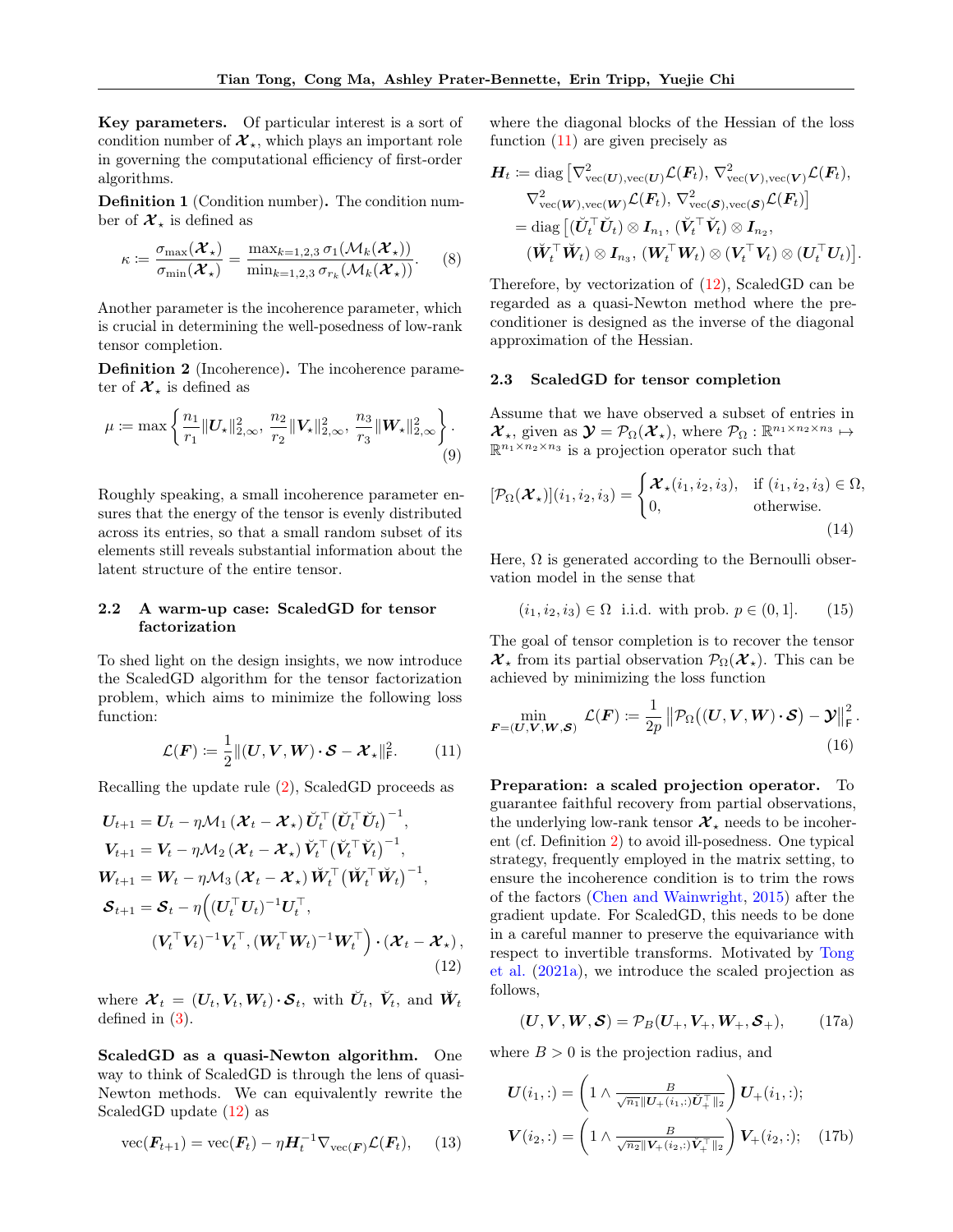### <span id="page-5-0"></span>Algorithm 1 ScaledGD for low-rank tensor completion

**Input parameters:** step size  $\eta$ , rank  $\mathbf{r} = (r_1, r_2, r_3)$ , probability of observation  $p$ , projection radius B. Spectral initialization: Let  $U_+$  be the top- $r_1$  eigenvectors of  $\mathcal{P}_{\text{off-diag}}(p^{-2}\mathcal{M}_1(\mathcal{Y})\mathcal{M}_1(\mathcal{Y})^\top)$ , and similarly for  $V_+, W_+$ , and  $S_+ = p^{-1}(U_+^{\top}, V_+^{\top}, W_+^{\top}) \cdot \mathcal{Y}$ . Set  $(U_0, V_0, W_0, S_0) = \mathcal{P}_B(U_+, V_+, W_+, S_+)$ . Scaled projected gradient updates: for  $t = 0, 1, 2, \ldots, T - 1$  do

$$
\begin{split}\n\boldsymbol{U}_{t+} &= \boldsymbol{U}_{t} - \frac{\eta}{p} \mathcal{M}_{1} \left( \mathcal{P}_{\Omega} \big( (\boldsymbol{U}_{t}, \boldsymbol{V}_{t}, \boldsymbol{W}_{t}) \cdot \boldsymbol{S}_{t} \big) - \boldsymbol{\mathcal{Y}} \right) \check{\boldsymbol{U}}_{t} \big( \check{\boldsymbol{U}}_{t}^{\top} \check{\boldsymbol{U}}_{t} \big)^{-1}, \\
\boldsymbol{V}_{t+} &= \boldsymbol{V}_{t} - \frac{\eta}{p} \mathcal{M}_{2} \left( \mathcal{P}_{\Omega} \big( (\boldsymbol{U}_{t}, \boldsymbol{V}_{t}, \boldsymbol{W}_{t}) \cdot \boldsymbol{S}_{t} \big) - \boldsymbol{\mathcal{Y}} \right) \check{\boldsymbol{V}}_{t} \big( \check{\boldsymbol{V}}_{t}^{\top} \check{\boldsymbol{V}}_{t} \big)^{-1}, \\
\boldsymbol{W}_{t+} &= \boldsymbol{W}_{t} - \frac{\eta}{p} \mathcal{M}_{3} \left( \mathcal{P}_{\Omega} \big( (\boldsymbol{U}_{t}, \boldsymbol{V}_{t}, \boldsymbol{W}_{t}) \cdot \boldsymbol{S}_{t} \big) - \boldsymbol{\mathcal{Y}} \right) \check{\boldsymbol{W}}_{t} \big( \check{\boldsymbol{W}}_{t}^{\top} \check{\boldsymbol{W}}_{t} \big)^{-1}, \\
\boldsymbol{S}_{t+} &= \boldsymbol{S}_{t} - \frac{\eta}{p} \left( (\boldsymbol{U}_{t}^{\top} \boldsymbol{U}_{t})^{-1} \boldsymbol{U}_{t}^{\top}, (\boldsymbol{V}_{t}^{\top} \boldsymbol{V}_{t})^{-1} \boldsymbol{V}_{t}^{\top}, (\boldsymbol{W}_{t}^{\top} \boldsymbol{W}_{t})^{-1} \boldsymbol{W}_{t}^{\top} \right) \cdot \left( \mathcal{P}_{\Omega} \big( (\boldsymbol{U}_{t}, \boldsymbol{V}_{t}, \boldsymbol{W}_{t}) \cdot \boldsymbol{S}_{t} \big) - \boldsymbol{\mathcal{Y}} \right),\n\end{split} \tag{10}
$$

where  $\breve{U}_t$ ,  $\breve{V}_t$ , and  $\breve{W}_t$  are defined in [\(3\)](#page-2-1). Set  $(U_{t+1}, V_{t+1}, W_{t+1}, S_{t+1}) = \mathcal{P}_B(U_{t+}, V_{t+}, W_{t+}, S_{t+}).$ 

$$
\mathbf{W}(i_3,:)=\left(1 \wedge \frac{B}{\sqrt{n_3} \|\mathbf{W}_+(i_3,:)\breve{\mathbf{W}}_+^{\top}\|_2}\right) \mathbf{W}_+(i_3,:);
$$
  

$$
\mathbf{S} = \mathbf{S}_+,
$$

for  $1 \leq i_1 \leq n_1, 1 \leq i_2 \leq n_2$ , and  $1 \leq i_3 \leq n_3$ . Here,  $\check{U}_+$ ,  $\check{V}_+$ ,  $\check{W}_+$  are analogously defined in [\(3\)](#page-2-1) using  $(U_+,V_+,W_+,\mathcal{S}_+)$ . As can be seen, each row of  $U_+$ (resp.  $V_+$  and  $W_+$ ) is scaled by a scalar based on the  $\text{row} \,\, \ell_2 \, \text{ norms } \text{of} \,\, \bm{U}_+ \bm{U}_+^\top \, \text{ (resp. } \, \bm{V}_+ \bm{V}_+^\top \, \text{ and } \, \bm{W}_+ \bm{W}_+^\top),$ which is the mode-1 (resp. mode-2 and mode-3) matricization of the tensor  $(U_+,V_+,W_+) \cdot S_+$ . It is a straightforward observation that  $\mathcal{P}_B$  can be computed efficiently.

Algorithm description. With the scaled projection  $\mathcal{P}_B(\cdot)$  defined in hand, we are in position to describe the details of the proposed ScaledGD algorithm, summarized in Algorithm [1.](#page-5-0) It consists of two stages: spectral initialization followed by iterative refinements using the scaled projected gradient updates in  $(10)$ . It is worth emphasizing that all the factors are updated simultaneously, which can be achieved in a parallel manner to accelerate run time.

For spectral initialization, we take advantage of the subspace estimators proposed in [Cai et al.](#page-9-22) [\(2021\)](#page-9-22) for highly unbalanced data matrices. Specifically, we estimate the subspace spanned by  $U_{\star}$  by that spanned by top- $r_1$  eigenvectors  $U_+$  of the diagonally-deleted Gram matrix of  $p^{-1}M_1(\mathbf{y})$ :

$$
\mathcal{P}_{\mathsf{off-diag}}(p^{-2}\mathcal{M}_1(\boldsymbol{\mathcal{Y}})\mathcal{M}_1(\boldsymbol{\mathcal{Y}})^{\top}),
$$

where  $\mathcal{P}_{\text{off-diag}}(M)$  sets the diagonal entries of the matrix  $M$  as zeros; the other two factors  $V_+$  and  $W_+$  are estimated similarly. The core tensor is then estimated via

$$
\boldsymbol{\mathcal{S}}_{+} = p^{-1}(\boldsymbol{U}_{+}^{\top},\boldsymbol{V}_{+}^{\top},\boldsymbol{W}_{+}^{\top})\cdot\boldsymbol{\mathcal{Y}}.
$$

<span id="page-5-1"></span>To ensure the initialization is incoherent, we pass it through the scaled projection operator to obtain the final initial estimate:

$$
(\boldsymbol{U}_0,\boldsymbol{V}_0,\boldsymbol{W}_0,\boldsymbol{\mathcal{S}}_0)=\mathcal{P}_B(\boldsymbol{U}_+,\boldsymbol{V}_+,\boldsymbol{W}_+,\boldsymbol{\mathcal{S}}_+).
$$

### 2.4 Theoretical guarantees

The following theorem establishes the performance guarantee of ScaledGD for tensor completion, as soon as the sample size is sufficiently large.

<span id="page-5-2"></span>**Theorem 1** (ScaledGD for tensor completion). Suppose that  $\mathcal{X}_{\star}$  is  $\mu$ -incoherent, and that p satisfies

$$
pn_1n_2n_3 \gtrsim \epsilon_0^{-2} \mu^{3/2} r^{5/2} \kappa^3 \sqrt{n_1 n_2 n_3} \log^3 n
$$

$$
+ \epsilon_0^{-4} \mu^3 r^4 \kappa^6 n \log^5 n
$$

for some small constant  $\epsilon_0 > 0$ . Set the projection radius as  $B = C_B \sqrt{\mu r} \sigma_{\text{max}}(\mathcal{X}_\star)$  for some constant  $C_B \geq (1+\epsilon_0)^3$ . If the step size obeys  $0 < \eta \leq 2/5$ , then with probability at least  $1 - c_1 n^{-c_2}$  for universal constants  $c_1, c_2 > 0$ , for all  $t \geq 0$ , the iterates of Algorithm [1](#page-5-0) satisfy

$$
\|(\boldsymbol{U}_t, \boldsymbol{V}_t, \boldsymbol{W}_t)\cdot \boldsymbol{\mathcal{S}}_t - \boldsymbol{\mathcal{X}}_\star \|_{\textsf{F}} \leq 3\epsilon_0(1-0.6\eta)^t\sigma_{\min}(\boldsymbol{\mathcal{X}}_\star).
$$

Theorem [1](#page-5-2) ensures that ScaledGD finds an  $\varepsilon$ -accurate estimate, i.e.  $\|(\mathbf{U}_t,\mathbf{V}_t,\mathbf{W}_t)\cdot \mathbf{S}_t - \mathbf{\mathcal{X}}_{\star}\|_{\mathsf{F}} \leq \varepsilon \sigma_{\min}(\mathbf{\mathcal{X}}_{\star}),$ in at most  $O(\log(1/\varepsilon))$  iterations, which is *independent* of the condition number of  $\mathcal{X}_{\star}$ , as long as the sample complexity is large enough. Assuming that  $\mu = O(1)$ and  $r \vee \kappa \ll n^{\delta}$  for some small constant  $\delta$  to keep only terms with dominating orders of  $n$ , the sample complexity simplifies to

$$
pn_1n_2n_3 \gtrsim n^{3/2}r^{5/2}\kappa^3 \log^3 n,
$$

which is near-optimal in view of the conjecture that no polynomial-time algorithm will be successful if the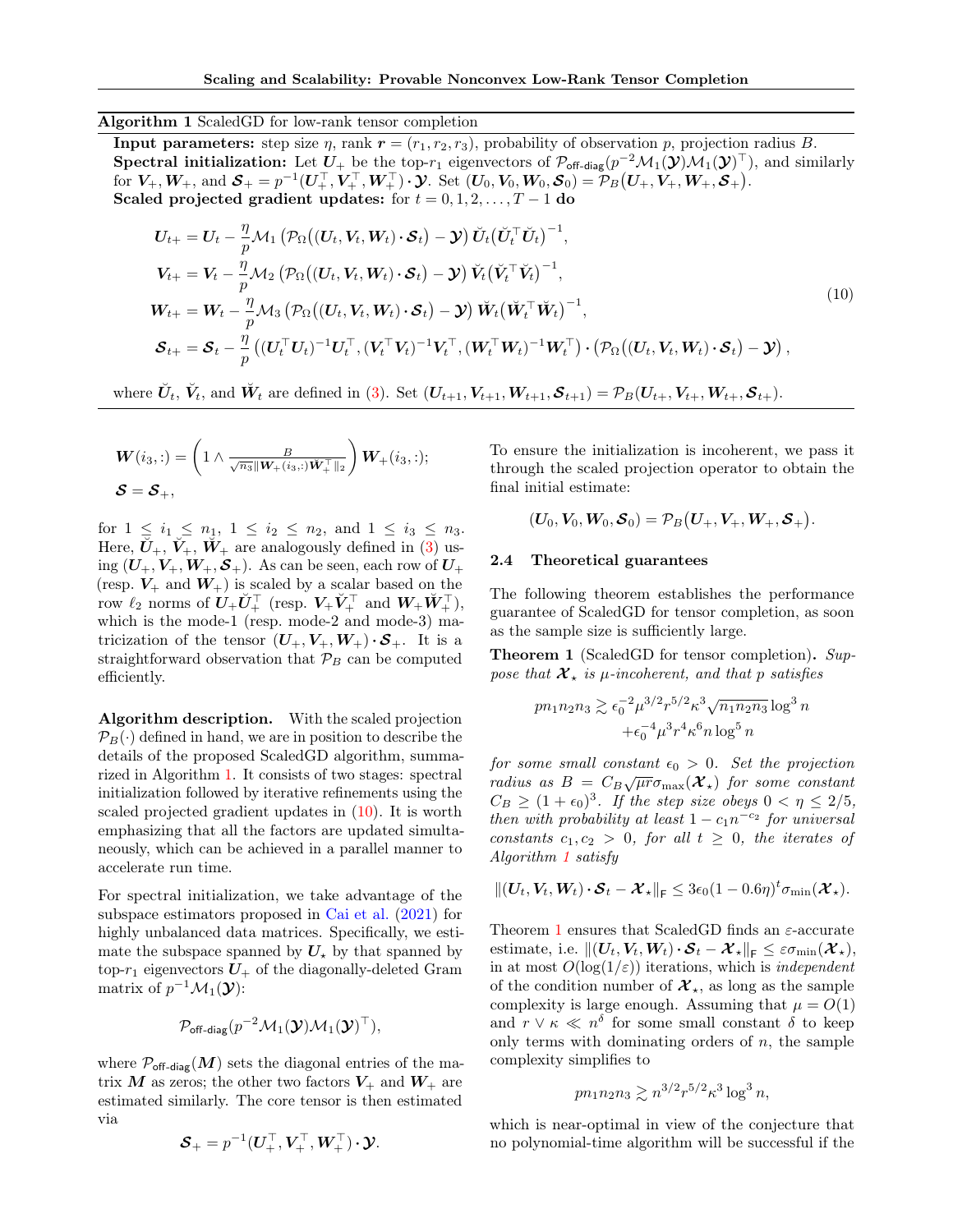sample complexity is less than the order of  $n^{3/2}$  for tensor completion [\(Barak and Moitra,](#page-9-10) [2016\)](#page-9-10). Compared with existing algorithms collected in Table [1,](#page-3-0) ScaledGD is the first algorithm that simultaneously achieves a near-optimal sample complexity and a near-linear run time complexity for tensor completion in a provable manner. In particular, while [Yuan and Zhang](#page-10-5)  $(2016)$ ; [Xia and Yuan](#page-10-4) [\(2019\)](#page-10-4) achieve a sample complexity comparable to ours, the tensor nuclear norm minimization algorithm in [Yuan and Zhang](#page-10-5) [\(2016\)](#page-10-5) is NP-hard to compute, and the Grassmannian GD algorithm in [Xia](#page-10-4) [and Yuan](#page-10-4) [\(2019\)](#page-10-4) does not offer an explicit iteration complexity, except that each iteration can be computed in polynomial time.

# 3 ANALYSIS

In this section, we provide some intuitions and sketch the proof of our main theorem. Before continuing, we highlight an important property of ScaledGD: if starting from an equivalent estimate

$$
\widetilde{U}_t = U_t Q_1, \quad \widetilde{V}_t = V_t Q_2, \quad \widetilde{W}_t = W_t Q_3,
$$

$$
\widetilde{S}_t = (Q_1^{-1}, Q_2^{-1}, Q_3^{-1}) \cdot S_t
$$

for some invertible matrices<sup>[5](#page-6-0)</sup>  $Q_k \in GL(r_k)$  (i.e. replacing  $U_t$  by  $U_tQ_1$ , and so on), by plugging the above estimate in [\(2\)](#page-1-4) it is easy to check that the next iterate of ScaledGD is covariant with respect to invertible transforms, meaning

$$
\widetilde{U}_{t+1} = U_{t+1}Q_1, \ \widetilde{V}_{t+1} = V_{t+1}Q_2, \ \widetilde{W}_{t+1} = W_{t+1}Q_3, \n\widetilde{\boldsymbol{S}}_{t+1} = (Q_1^{-1}, Q_2^{-1}, Q_3^{-1}) \cdot \boldsymbol{S}_{t+1}.
$$

In other words, ScaledGD produces an invariant sequence of low-rank tensor estimates

$$
\boldsymbol{\mathcal{X}}_t = (\boldsymbol{U}_t, \boldsymbol{V}_t, \boldsymbol{W}_t) \cdot \boldsymbol{\mathcal{S}}_t = (\widetilde{\boldsymbol{U}}_t, \widetilde{\boldsymbol{V}}_t, \widetilde{\boldsymbol{W}}_t) \cdot \widetilde{\boldsymbol{\mathcal{S}}}_t
$$

regardless of the representation of the tensor factors with respect to the underlying symmetry group. This is one of the key reasons behind the insensitivity of ScaledGD to ill-conditioning and factor imbalance.

A key scaled distance metric. To track the progress of ScaledGD throughout the entire trajectory, one needs a distance metric that properly takes account of the factor ambiguity due to invertible transforms, as well as the effect of scaling. To that end, we define the scaled distance between factor quadruples  $\mathbf{F} = (\mathbf{U}, \mathbf{V}, \mathbf{W}, \mathbf{S})$  and  $\mathbf{F}_{\star} = (\mathbf{U}_{\star}, \mathbf{V}_{\star}, \mathbf{W}_{\star}, \mathbf{S}_{\star})$  as

$$
\mathrm{dist}^2(\boldsymbol{F}, \boldsymbol{F_\star}) \coloneqq \inf_{\boldsymbol{Q}_k \in \mathrm{GL}(r_k)} \ \left\| (\boldsymbol{U}\boldsymbol{Q}_1 - \boldsymbol{U_\star})\boldsymbol{\Sigma}_{\star,1} \right\|_{\mathsf{F}}^2
$$

$$
+\left\|(VQ_2-V_\star)\Sigma_{\star,2}\right\|_{\mathsf{F}}^2+\left\|(WQ_3-W_\star)\Sigma_{\star,3}\right\|_{\mathsf{F}}^2
$$
  
+
$$
\left\|(Q_1^{-1},Q_2^{-1},Q_3^{-1})\cdot\mathcal{S}-\mathcal{S}_\star\right\|_{\mathsf{F}}^2.
$$
 (18)

The distance is closely related to the  $\ell_2$  distances between the corresponding tensors. In fact, it can be shown that as long as  $\mathbf{F}$  and  $\mathbf{F}_{\star}$  are not too far apart, e.g. dist $(\mathbf{F},\mathbf{F}_{\star}) \leq 0.2\sigma_{\min}(\mathbf{\mathcal{X}}_{\star})$ , it holds that  $dist(\mathbf{F}, \mathbf{F}_\star) \asymp ||(\mathbf{U}, \mathbf{V}, \mathbf{W}) \cdot \mathbf{S} - \mathbf{\mathcal{X}}_\star||_{\mathsf{F}}$  in the sense that (see [Tong et al.](#page-10-3) [\(2021c\)](#page-10-3) for the proof):

$$
\begin{aligned} \tfrac{1}{3} \, & \left\| \left( \boldsymbol{U}, \boldsymbol{V}, \boldsymbol{W} \right) \boldsymbol{\cdot} \boldsymbol{\mathcal{S}} - \boldsymbol{\mathcal{X}}_{\star} \right\|_{\textsf{F}} \leq \text{dist}(\boldsymbol{F}, \boldsymbol{F}_{\star}) \leq \\ & \left( \sqrt{2} + 1 \right)^{3/2} \left\| \left( \boldsymbol{U}, \boldsymbol{V}, \boldsymbol{W} \right) \boldsymbol{\cdot} \boldsymbol{\mathcal{S}} - \boldsymbol{\mathcal{X}}_{\star} \right\|_{\textsf{F}}. \end{aligned}
$$

### 3.1 Proof outline of Theorem [1](#page-5-2)

Armed with the insights from the tensor factorization case, we now provide a proof outline of our main theorem on tensor completion, which can be viewed as perturbations of tensor factorization with incomplete measurements, combined with properly designed initialization schemes. We start with the guarantee for the spectral initialization for tensor completion.

<span id="page-6-1"></span>Lemma 1 (Initialization for tensor completion). Suppose that  $\mathcal{X}_{\star}$  is  $\mu$ -incoherent, and that p satisfies

$$
pn_1n_2n_3 \gtrsim \epsilon_0^{-2} \mu^{3/2} r^{5/2} \kappa^2 \sqrt{n_1 n_2 n_3} \log^3 n
$$
  
 
$$
+ \epsilon_0^{-4} \mu^2 r^4 \kappa^4 n \log^5 n
$$

for some small constant  $\epsilon_0 > 0$ . Then with overwhelming probability (i.e. at least  $1 - c_1 n^{-c_2}$ ), the spectral initialization before projection  $\mathbf{F}_{+} = (\mathbf{U}_{+}, \mathbf{V}_{+}, \mathbf{W}_{+}, \mathbf{S}_{+})$ in Algorithm [1](#page-5-0) satisfies dist $(\mathbf{F}_{+},\mathbf{F}_{*}) \leq \epsilon_0 \sigma_{\min}(\mathbf{\mathcal{X}}_{*}).$ 

Under a suitable sample size condition, Lemma [1](#page-6-1) guarantees that  $dist(\mathbf{F}_{+},\mathbf{F}_{*}) \leq \epsilon_0 \sigma_{\min}(\mathbf{\mathcal{X}}_{*})$  for some small constant  $\epsilon_0$ . To proceed, we need to know what would happen for the spectral estimate  $\mathbf{F}_0 = \mathcal{P}_B(\mathbf{F}_+)$  after projection. In fact, the scaled projection is nonexpansive w.r.t. the scaled distance. More importantly, the output is guaranteed to be incoherent. Both properties are stated in the following lemma.

<span id="page-6-2"></span>Lemma 2 (Properties of scaled projection). Suppose that  $\mathcal{X}_{\star}$  is  $\mu$ -incoherent, and  $dist(\mathbf{F}_{+},\mathbf{F}_{\star}) \leq \epsilon \sigma_{\min}(\mathcal{X}_{\star})$ for some  $\epsilon < 1$ . Set  $B = C_B \sqrt{\mu r} \sigma_{\text{max}}(\mathbf{x}_{\star})$  for some constant  $C_B \ge (1+\epsilon)^3$ , then  $\mathbf{F} = (\mathbf{U}, \mathbf{V}, \mathbf{W}, \mathbf{S}) =$  $\mathcal{P}_B(F_+)$  satisfies the non-expansiveness property

$$
\mathrm{dist}(\boldsymbol{F},\boldsymbol{F_\star}) \leq \mathrm{dist}(\boldsymbol{F_+},\boldsymbol{F_\star}),
$$

and the incoherence condition

$$
\sqrt{n_1} \|\boldsymbol{U}\boldsymbol{U}^\top\|_{2,\infty} \vee \sqrt{n_2} \|\boldsymbol{V}\boldsymbol{V}^\top\|_{2,\infty}
$$
  
 
$$
\vee \sqrt{n_3} \|\boldsymbol{W}\boldsymbol{W}^\top\|_{2,\infty} \leq B. \tag{19}
$$

Now we are ready to state the following lemma that ensures the linear contraction of the iterative refinements given by the ScaledGD updates.

<span id="page-6-0"></span><sup>&</sup>lt;sup>5</sup> $GL(r)$  denotes the set of invertible matrices in  $\mathbb{R}^{r \times r}$ .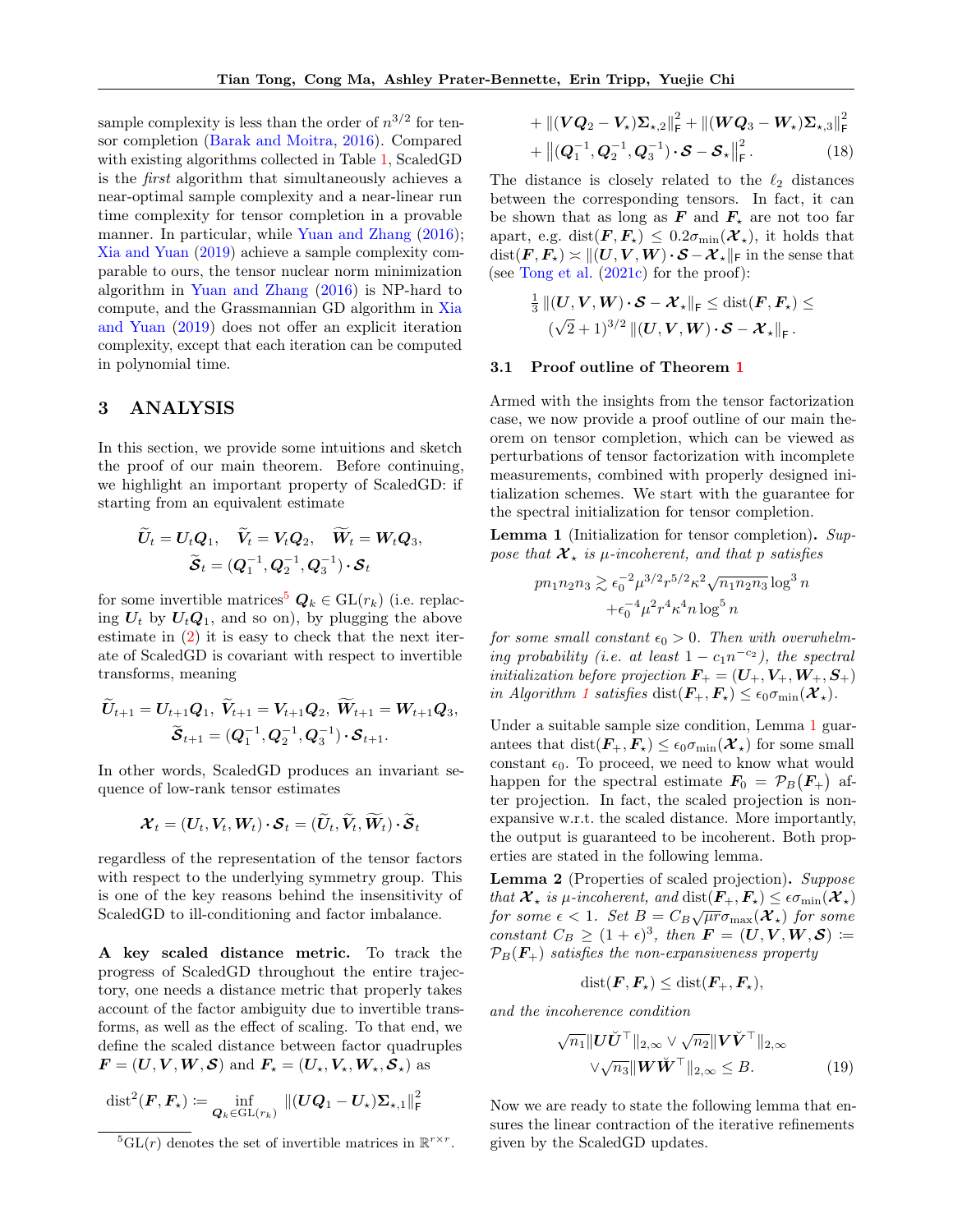<span id="page-7-0"></span>Lemma 3 (Local refinements for tensor completion). Suppose that  $\mathcal{X}_{\star}$  is  $\mu$ -incoherent, and that p satisfies

$$
pn_1n_2n_3 \gtrsim \mu^{3/2}r^2\kappa^3\sqrt{n_1n_2n_3}\log^3 n + \mu^3r^4\kappa^6 n\log^5 n.
$$

Under an event  $\mathcal E$  which happens with overwhelming probability, if the t-th iterate satisfies  $dist(\mathbf{F}_t, \mathbf{F}_\star) \leq \epsilon \sigma_{\min}(\mathbf{\mathcal{X}}_\star)$  for some small constant  $\epsilon$ , then  $||(U_t, V_t, W_t) \cdot \mathcal{S}_t - \mathcal{X}_*||_F \leq 3 \text{dist}(\mathbf{F}_t, \mathbf{F}_*).$  In addition, if the t-th iterate satisfies the incoherence condition

$$
\sqrt{n_1} \| \mathbf{U}_t \breve{\mathbf{U}}_t^\top \|_{2,\infty} \vee \sqrt{n_2} \| \mathbf{V}_t \breve{\mathbf{V}}_t^\top \|_{2,\infty} \\ \vee \sqrt{n_3} \| \mathbf{W}_t \breve{\mathbf{W}}_t^\top \|_{2,\infty} \leq B,
$$

with  $B = C_B \sqrt{\mu r} \sigma_{\text{max}}(\mathcal{X}_\star)$  for some constant  $C_B \geq$  $(1+\epsilon)^3$  $(1+\epsilon)^3$  $(1+\epsilon)^3$ , then the  $(t+1)$ -th iterate of Algorithm 1 satisfies

$$
dist(\boldsymbol{F}_{t+1}, \boldsymbol{F}_{\star}) \leq (1 - 0.6\eta) \, dist(\boldsymbol{F}_t, \boldsymbol{F}_{\star}),
$$

and the incoherence condition

$$
\sqrt{n_1} \| \mathbf{U}_{t+1} \check{\mathbf{U}}_{t+1}^\top \|_{2,\infty} \vee \sqrt{n_2} \| \mathbf{V}_{t+1} \check{\mathbf{V}}_{t+1}^\top \|_{2,\infty} \\ \vee \sqrt{n_3} \| \mathbf{W}_{t+1} \check{\mathbf{W}}_{t+1}^\top \|_{2,\infty} \leq B.
$$

By combining Lemma [1](#page-6-1) and Lemma [2,](#page-6-2) we can ensure that the spectral initialization  $\mathbf{F}_0 = \mathcal{P}_B(\mathbf{F}_+)$  satisfies the conditions required in Lemma [3,](#page-7-0) which further enables us to repetitively apply Lemma [3](#page-7-0) to finish the proof of Theorem [1.](#page-5-2) The proofs to these lemmas can be found in [Tong et al.](#page-10-3) [\(2021c\)](#page-10-3).

# 4 NUMERICAL EXPERIMENTS

We present several demonstrative numerical experiments of ScaledGD, with codes available at

<https://github.com/Titan-Tong/ScaledGD>.

The simulations are performed in Matlab with a 3.6 GHz Intel Xeon Gold 6244 CPU. Due to space limits, more experiments are provided in [Tong et al.](#page-10-3) [\(2021c\)](#page-10-3).

We illustrate the numerical performance of ScaledGD for tensor completion to corroborate our findings, especially its computational advantage over the regularized GD algorithm [\(Han et al.,](#page-9-14) [2020\)](#page-9-14) that is closest to our design. Their algorithm was originally proposed for tensor regression, nevertheless, it naturally applies to tensor completion and exhibits similar results. Since the scaled projection does not visibly impact the performance, we implement ScaledGD without performing the projection. Also, we empirically find that the regularization used in [Han et al.](#page-9-14) [\(2020\)](#page-9-14) has no visible benefits, hence we implement GD without the regularization. For simplicity, we set  $n_1 = n_2 = n_3 = n$ , and  $r_1 = r_2 = r_3 = r$ . Each entry of the tensor is observed i.i.d. with probability  $p \in (0, 1]$ .

Phase transition of ScaledGD. We construct the ground truth tensor  $\mathcal{X}_{\star} = (U_{\star}, V_{\star}, W_{\star}) \cdot \mathcal{S}_{\star}$  by generating  $U_{\star}$ ,  $V_{\star}$  and  $W_{\star}$  as random orthonormal matrices, and the core tensor  $S_{\star}$  composed of i.i.d. standard Gaussian entries, i.e.  $\mathcal{S}_\star(j_1, j_2, j_3) \sim \mathcal{N}(0, 1)$  for  $1 \leq j_k \leq r, k = 1, 2, 3$ . For each set of parameters, we run 100 random tests and count the success rate, where the recovery is regarded as successful if the recovered tensor has a relative error  $\|\mathcal{X}_T - \mathcal{X}_\star\|_{\textsf{F}} / \| \mathcal{X}_\star\|_{\textsf{F}} \leq 10^{-3}$ .



<span id="page-7-1"></span>Figure 2: The success rate of ScaledGD with respect to the scaled sample size for tensor completion with  $r = 5$ , when the core tensor is composed of i.i.d. standard Gaussian entries, for various tensor size  $n$ .

Figure [2](#page-7-1) illustrates the success rate with respect to the (scaled) sample size for different tensor sizes  $n$ , which implies that the recovery is successful when the sample size is moderately large.

Comparison with GD. We next compare the performance of ScaledGD with GD. For a fair comparison, both ScaledGD and GD start from the same spectral initialization, and we use the following update rule of GD as

<span id="page-7-2"></span>
$$
U_{t+1} = U_t - \eta \sigma_{\max}^{-2}(\mathcal{X}_\star) \nabla_U \mathcal{L}(\mathbf{F}_t),
$$
  
\n
$$
V_{t+1} = V_t - \eta \sigma_{\max}^{-2}(\mathcal{X}_\star) \nabla_V \mathcal{L}(\mathbf{F}_t),
$$
  
\n
$$
W_{t+1} = W_t - \eta \sigma_{\max}^{-2}(\mathcal{X}_\star) \nabla_W \mathcal{L}(\mathbf{F}_t),
$$
  
\n
$$
\mathcal{S}_{t+1} = \mathcal{S}_t - \eta \nabla_S \mathcal{L}(\mathbf{F}_t).
$$
\n(20)

Throughout the experiments, we used the ground truth value  $\sigma_{\text{max}}(\mathcal{X}_*)$  in running [\(20\)](#page-7-2), while in practice, this parameter needs to estimated; to put it differently, the step size of GD is not scale-invariant, whereas the step size of ScaledGD is.

To ensure the ground truth tensor  $\mathcal{X}_{*}$  =  $(U_{\star},V_{\star},W_{\star})\cdot\mathcal{S}_{\star}$  has a prescribed condition number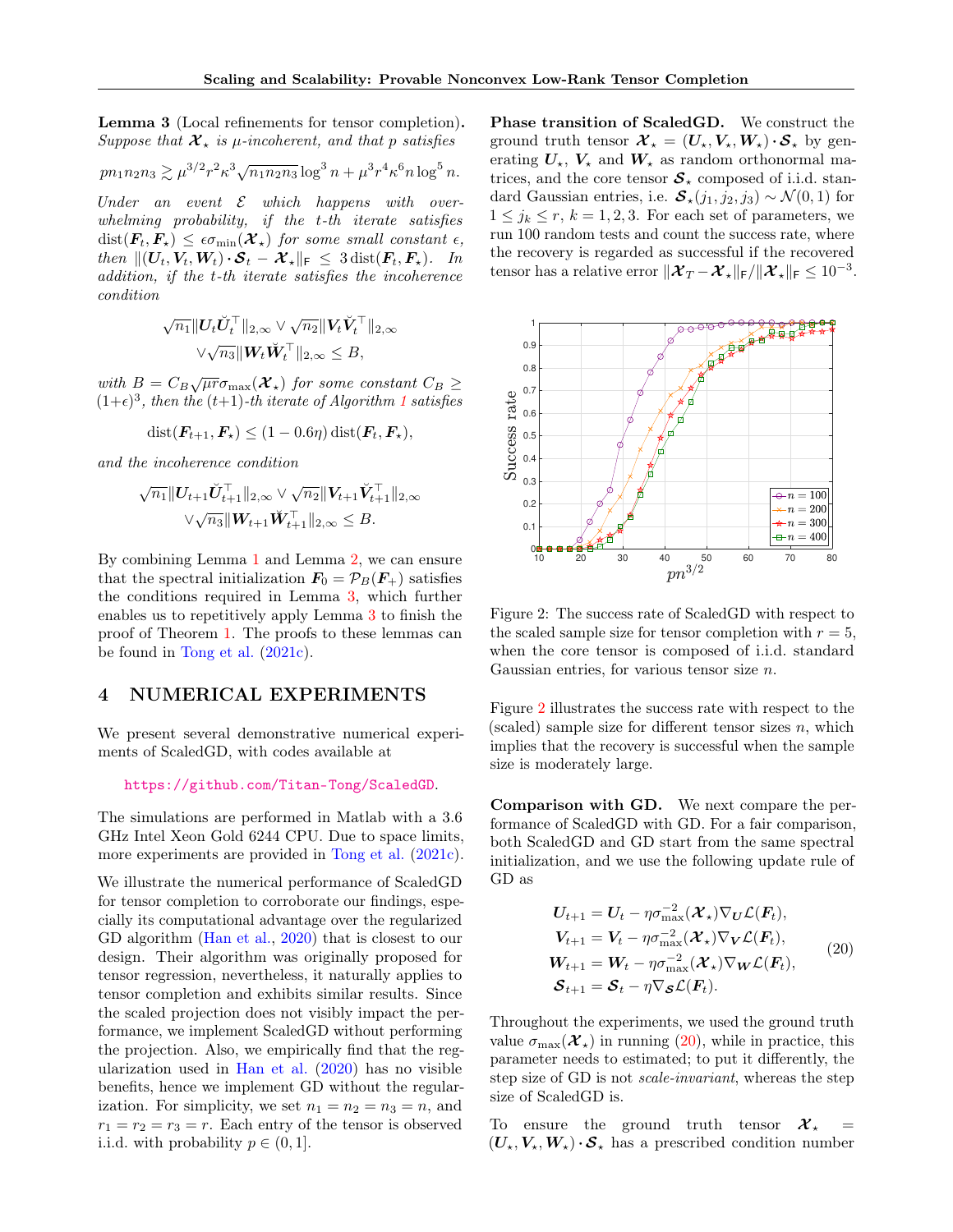$\kappa$ , we generate the core tensor  $\mathcal{S}_{\star} \in \mathbb{R}^{r \times r \times r}$  according to  $S_{\star}(j_1, j_2, j_3) = \sigma_{j_1}/\sqrt{r}$  if  $j_1 + j_2 + j_3 \equiv 0$ (mod r) and 0 otherwise, where  $\{\sigma_{j_1}\}_{1 \leq j_1 \leq r}$  take values spaced equally from 1 to  $1/\kappa$ . It then follows that  $\sigma_{\max}(\mathcal{X}_{\star}) = 1$ ,  $\sigma_{\min}(\mathcal{X}_{\star}) = 1/\kappa$ , and the condition number of  $\mathcal{X}_{\star}$  is exactly  $\kappa$ .



<span id="page-8-1"></span>Figure 3: The relative errors of ScaledGD and GD with respect to the iteration count and run time (in seconds) under different condition numbers  $\kappa = 1, 2, 5, 10$  for tensor completion with  $n = 100$ ,  $r = 5$ , and  $p = 0.1$ .

Figure [3](#page-8-1) compares the relative errors of ScaledGD and GD for tensor completion with respect to the iteration count and run time (in seconds) under different condition numbers  $\kappa = 1, 2, 5, 10$ . This experiment verifies that ScaledGD converges rapidly at a rate independent of the condition number, and matches the fastest rate of GD with perfect conditioning  $\kappa = 1$ . In contrast, the convergence rate of GD deteriorates quickly with the increase of  $\kappa$  even at a moderate level. The advantage of ScaledGD carries over to the run time as well, since the scaled gradient only adds a negligible overhead to the gradient computation.

# 5 DISCUSSIONS

This paper develops a scaled gradient descent algorithm over the factor space for low-rank tensor completion with provable sample and computational guarantees, leading to a highly scalable approach especially when the ground truth tensor is ill-conditioned and highdimensional. Several future directions are worth exploring, which we briefly discuss below.

- Preconditioning for other tensor decompositions. Preconditioning will likely also accelerate vanilla gradient descent for low-rank tensor estimation using other decomposition models, such as CP decomposition [\(Cai et al.,](#page-9-23) [2019\)](#page-9-23), which is worth investigating.
- Entrywise error control for tensor completion. In this paper, we focused on controlling the  $\ell_2$  error of the reconstructed tensor in tensor completion, whereas another strong form of statistical guarantees deals with the  $\ell_{\infty}$  error, as done in [Ma](#page-9-24) [et al.](#page-9-24) [\(2019\)](#page-9-24) for matrix completion and in [Cai](#page-9-23) [et al.](#page-9-23) [\(2019\)](#page-9-23) for tensor completion with CP decomposition. It is hence of interest to develop similar strong entrywise error guarantees of ScaledGD for tensor completion with Tucker decomposition.
- Stable and robust low-rank tensor estimation. In practice, the observations are corrupted by noise and even outliers [\(Li et al.,](#page-9-25) [2020\)](#page-9-25), therefore, it is necessary to examine the stability and robustness of ScaledGD in more depths, such as by pinning down the statistical error rates and extending the scaled subgradient method in [Tong et al.](#page-10-6) [\(2021b\)](#page-10-6) to the tensor case.

# Acknowledgments

The work of T. Tong and Y. Chi is supported in part by Office of Naval Research under N00014-18-1-2142 and N00014-19-1-2404, by Army Research Office under W911NF-18-1-0303, by Air Force Research Laboratory under FA8750-20-2-0504, and by National Science Foundation under CAREER ECCS-1818571, CCF-1806154, CCF-1901199 and ECCS-2126634. The U.S. Government is authorized to reproduce and distribute reprints for Governmental purposes notwithstanding any copyright notation thereon.

### References

<span id="page-8-0"></span>Anandkumar, A., Ge, R., Hsu, D., Kakade, S., and Telgarsky, M. (2014). Tensor decompositions for learning latent variable models. Journal of Machine Learning Research, 15:2773–2832.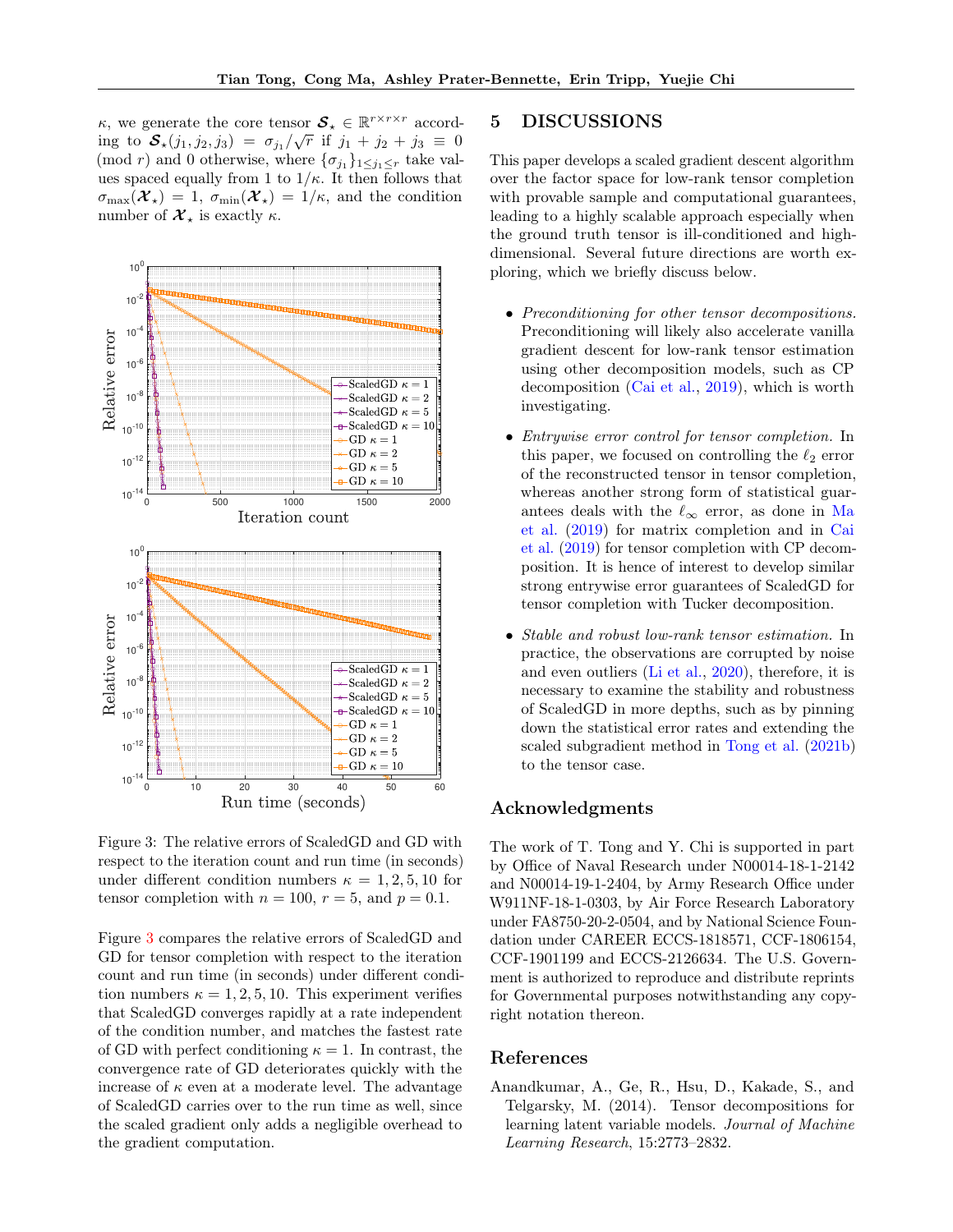- <span id="page-9-10"></span>Barak, B. and Moitra, A. (2016). Noisy tensor completion via the sum-of-squares hierarchy. In Conference on Learning Theory, pages 417–445. PMLR.
- <span id="page-9-22"></span>Cai, C., Li, G., Chi, Y., Poor, H. V., and Chen, Y. (2021). Subspace estimation from unbalanced and incomplete data matrices:  $\ell_{2,\infty}$  statistical guarantees. The Annals of Statistics, 49(2):944–967.
- <span id="page-9-23"></span>Cai, C., Li, G., Poor, H. V., and Chen, Y. (2019). Nonconvex low-rank tensor completion from noisy data. In Advances in Neural Information Processing Systems, pages 1863–1874.
- <span id="page-9-8"></span>Candès, E. J. and Tao, T. (2010). The power of convex relaxation: Near-optimal matrix completion. IEEE Transactions on Information Theory, 56(5):2053– 2080.
- <span id="page-9-21"></span>Chen, Y. and Wainwright, M. J. (2015). Fast low-rank estimation by projected gradient descent: General statistical and algorithmic guarantees. arXiv preprint arXiv:1509.03025.
- <span id="page-9-15"></span>Chi, Y., Lu, Y. M., and Chen, Y. (2019). Nonconvex optimization meets low-rank matrix factorization: An overview. IEEE Transactions on Signal Processing, 67(20):5239–5269.
- <span id="page-9-3"></span>Dian, R., Fang, L., and Li, S. (2017). Hyperspectral image super-resolution via non-local sparse tensor factorization. In Proceedings of the IEEE Conference on Computer Vision and Pattern Recognition, pages 5344–5353.
- <span id="page-9-16"></span>Frandsen, A. and Ge, R. (2020). Optimization landscape of Tucker decomposition. Mathematical Programming, pages 1–26.
- <span id="page-9-9"></span>Friedland, S. and Lim, L.-H. (2018). Nuclear norm of higher-order tensors. Mathematics of Computation, 87(311):1255–1281.
- <span id="page-9-12"></span>Gandy, S., Recht, B., and Yamada, I. (2011). Tensor completion and low-n-rank tensor recovery via convex optimization. Inverse Problems, 27(2):025010.
- <span id="page-9-7"></span>Hackbusch, W. (2012). Tensor spaces and numerical tensor calculus, volume 42. Springer.
- <span id="page-9-14"></span>Han, R., Willett, R., and Zhang, A. (2020). An optimal statistical and computational framework for generalized tensor estimation. arXiv preprint arXiv:2002.11255.
- <span id="page-9-20"></span>Huang, B., Mu, C., Goldfarb, D., and Wright, J. (2015). Provable models for robust low-rank tensor completion. Pacific Journal of Optimization, 11(2):339–364.
- <span id="page-9-5"></span>Karatzoglou, A., Amatriain, X., Baltrunas, L., and Oliver, N. (2010). Multiverse recommendation: ndimensional tensor factorization for context-aware collaborative filtering. In Proceedings of the 4th ACM Conference on Recommender Systems, pages 79–86.
- <span id="page-9-17"></span>Kasai, H. and Mishra, B. (2016). Low-rank tensor completion: a Riemannian manifold preconditioning approach. In International Conference on Machine Learning, pages 1012–1021.
- <span id="page-9-0"></span>Kolda, T. G. and Bader, B. W. (2009). Tensor decompositions and applications. SIAM Review, 51(3):455– 500.
- <span id="page-9-25"></span>Li, Y., Chi, Y., Zhang, H., and Liang, Y. (2020). Non-convex low-rank matrix recovery with arbitrary outliers via median-truncated gradient descent. Information and Inference: A Journal of the IMA,  $9(2):289-325.$
- <span id="page-9-2"></span>Liu, J., Musialski, P., Wonka, P., and Ye, J. (2012). Tensor completion for estimating missing values in visual data. IEEE Transactions on Pattern Analysis and Machine Intelligence, 35(1):208–220.
- <span id="page-9-18"></span>Ma, C., Li, Y., and Chi, Y. (2021). Beyond Procrustes: Balancing-free gradient descent for asymmetric lowrank matrix sensing. IEEE Transactions on Signal Processing, 69:867–877.
- <span id="page-9-24"></span>Ma, C., Wang, K., Chi, Y., and Chen, Y. (2019). Implicit regularization in nonconvex statistical estimation: Gradient descent converges linearly for phase retrieval, matrix completion, and blind deconvolution. Foundations of Computational Mathematics, pages 1–182.
- <span id="page-9-13"></span>Mu, C., Huang, B., Wright, J., and Goldfarb, D. (2014). Square deal: Lower bounds and improved relaxations for tensor recovery. In International Conference on Machine Learning, pages 73–81. PMLR.
- <span id="page-9-6"></span>Paatero, P. (2000). Construction and analysis of degenerate PARAFAC models. Journal of Chemometrics: A Journal of the Chemometrics Society, 14(3):285– 299.
- <span id="page-9-4"></span>Papalexakis, E. E., Faloutsos, C., and Sidiropoulos, N. D. (2016). Tensors for data mining and data fusion: Models, applications, and scalable algorithms. ACM Transactions on Intelligent Systems and Technology  $(TIST), 8(2):1-44.$
- <span id="page-9-11"></span>Potechin, A. and Steurer, D. (2017). Exact tensor completion with sum-of-squares. In Conference on Learning Theory, pages 1619–1673. PMLR.
- <span id="page-9-1"></span>Sidiropoulos, N. D., De Lathauwer, L., Fu, X., Huang, K., Papalexakis, E. E., and Faloutsos, C. (2017). Tensor decomposition for signal processing and machine learning. IEEE Transactions on Signal Processing, 65(13):3551–3582.
- <span id="page-9-19"></span>Tong, T., Ma, C., and Chi, Y. (2021a). Accelerating ill-conditioned low-rank matrix estimation via scaled gradient descent. Journal of Machine Learning Research, 22(150):1–63.